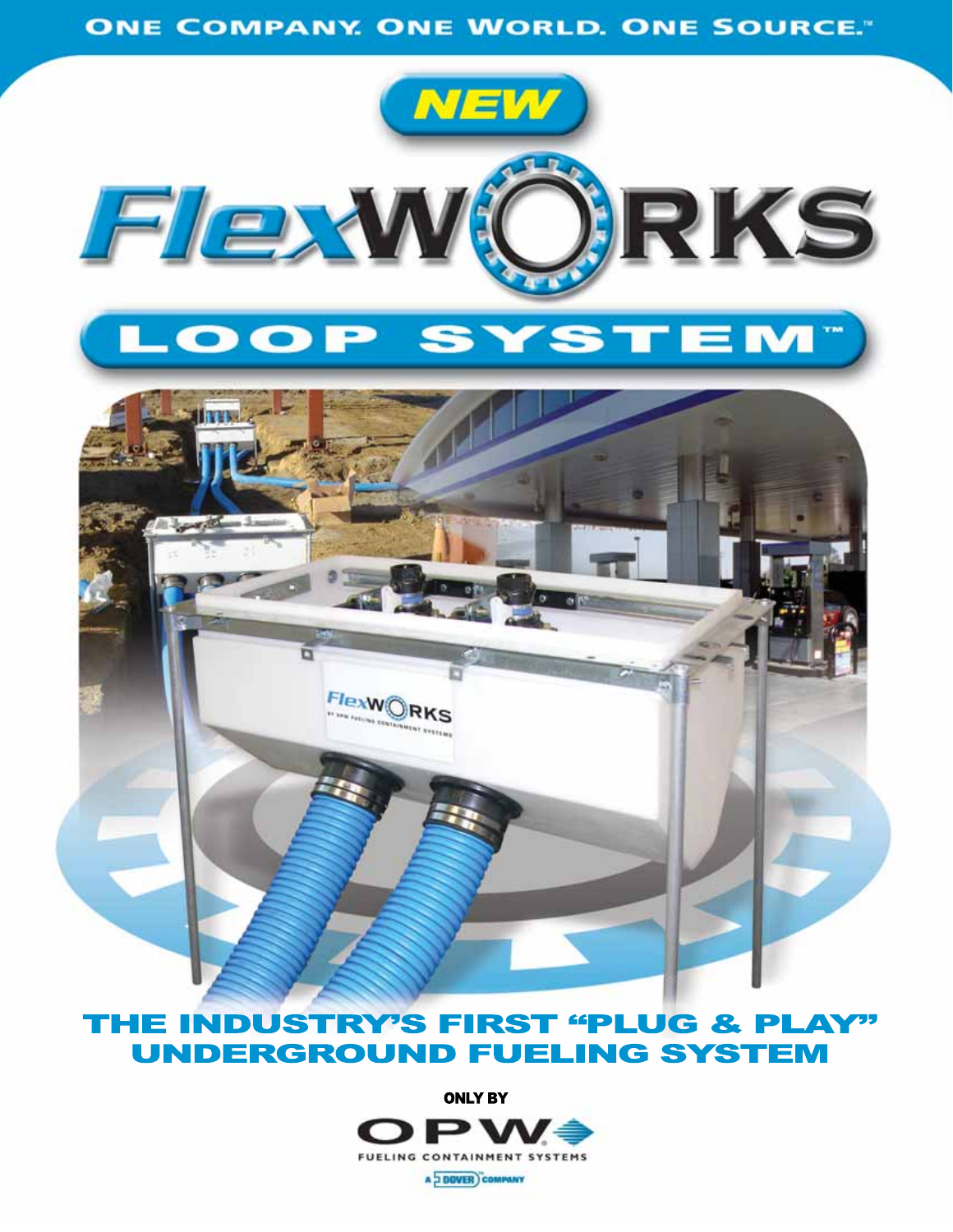

# THE WORLD'S FIRST "PLUG & PLAY" UNDERGI

**The NEW OPW** *Flex***WORKS LOOP SYSTEM™ represents leading-edge innovation destined to fuel a revolution in underground fuel delivery and containment systems. At the heart of this integrated system is a radically new dispenser sump design with innovative piping and connections that offer unparalleled ease and reliability of installation, monitoring, testing and maintenance, as well as improved environmental protection. Step up to a higher level of protection, overall ease of use and the lowest cost fuel delivery system in the industry.** 



#### **PREFABRICATED QUICK-COUPLE DISPENSER SUMPS**

- **Saves time and money Improves installation reliability**
- **Provides for easy visual inspection, access to, and replacement of under-dispenser components without removal of the dispenser**
- **Shallow design reduces potential problems caused by ground-water forces**



### **DOUBLE-WALL PIPE COUPLINGS**

- **Eliminates the need to trim back secondary jackets**
- **Eliminates the need for rubber test boots; Improves testing reliability and provides reliable means of isolating the coaxial jacket for vacuum, pressure or liquid testing and/or continuous monitoring of the pipe's interstitial space**

**OPW UL971 LISTED COAXIAL PIPE**



### **OPW CRUSH RESISTANT, DUAL-WALL ACCESS PIPE**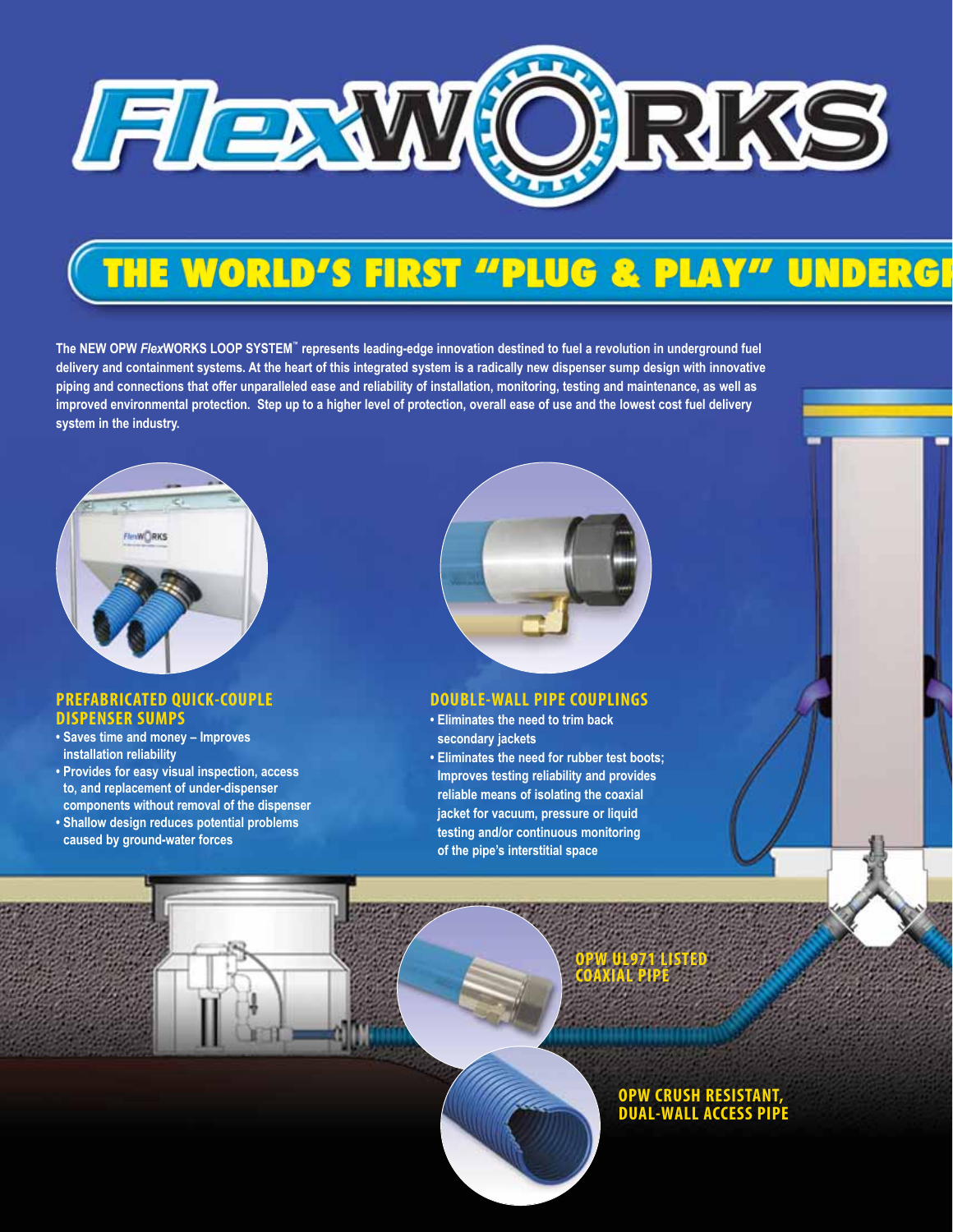

## ROUND FUEL DELIVERY & CONTAINMENT SYSTEM

### **DOUBLE-FLEXIBLE ENTRY BOOTS**

- **Provides double containment protection at the sump/entry fitting connection points**
- **Prevents ground water intrusion into the sump and eliminates communication so fluid collected in the sump cannot enter the access pipe**



### **OPW 10 PLUS EMERGENCY VALVES**

**• Patent-pending new technology provides an added level of protection against potential leaks caused by low-impact cracks in the shear valve • Eliminates health, environmental contamination and fire hazards that could result from fractured valves leaking into sumps**

**The Loop System™ represents state-of-the-art fuel delivery and containment technology in a fully integrated, environmentally secure underground system that employs factory-incorporated, proven innovation, simplified piping system design, and enhanced leak prevention capability – all while facilitating easy access to under-dispenser components, easy inspection, identification and repairs before a problem may develop.**

**The OPW Fueling Containment Systems** *Flex***WORKS Loop System™ – providing new solutions designed to minimize fuel delivery system problems, provide a higher level of environmental protection, and lower the overall cost of fuel delivery system ownership.**